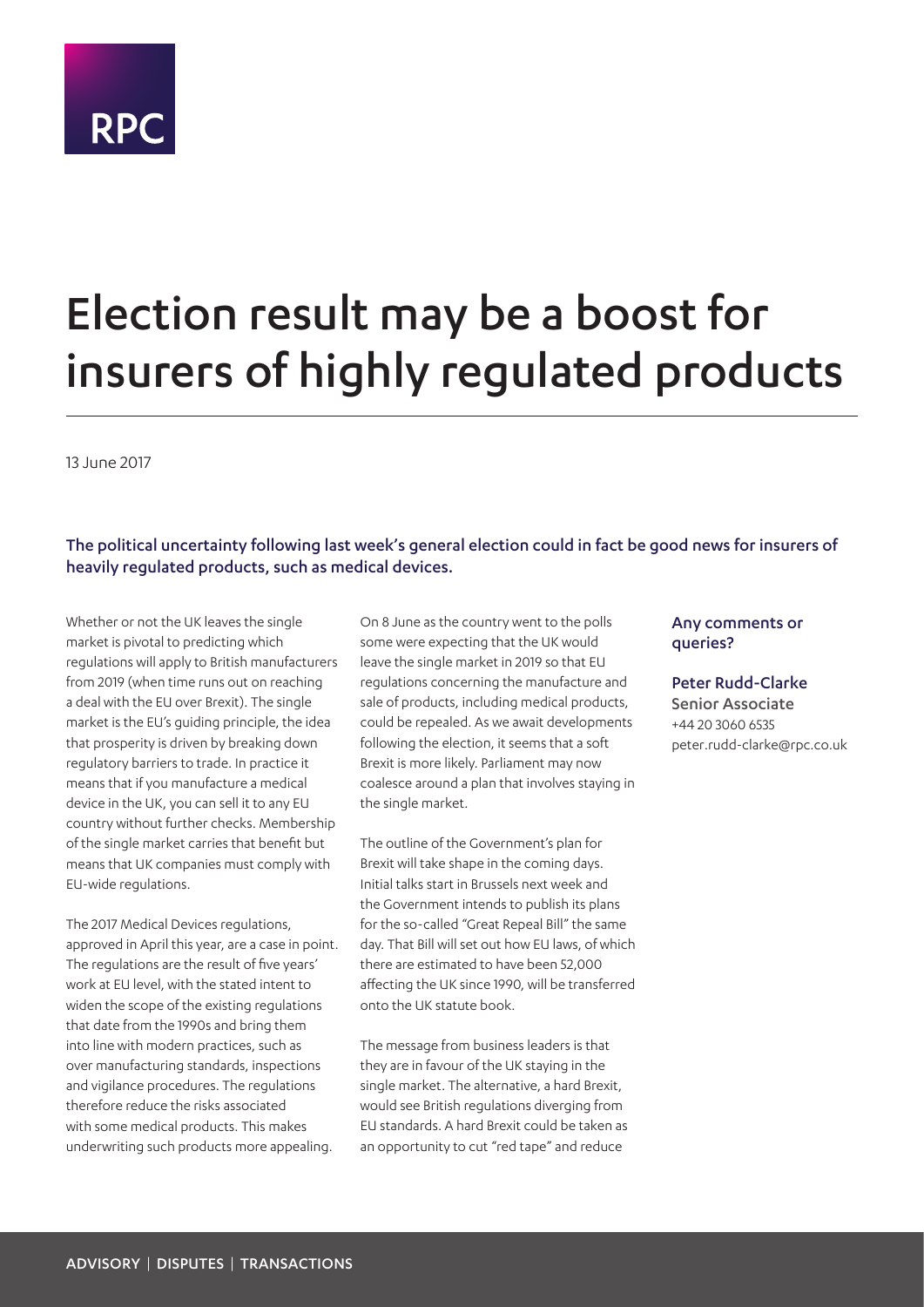the regulatory burden, perhaps in a bid to reduce costs to compensate for the effects that a hard Brexit might have on the economy. The flip side is that products would be subject to lighter scrutiny from regulators and so might present more of a risk.

As we wait to see what form of Brexit will follow last week's general election, the signs are that the UK is more likely to remain in the single market. That would mean UK manufacturers remaining subject to EU regulations, such as the 2017 Medical Devices regulations. Insurers should welcome this.